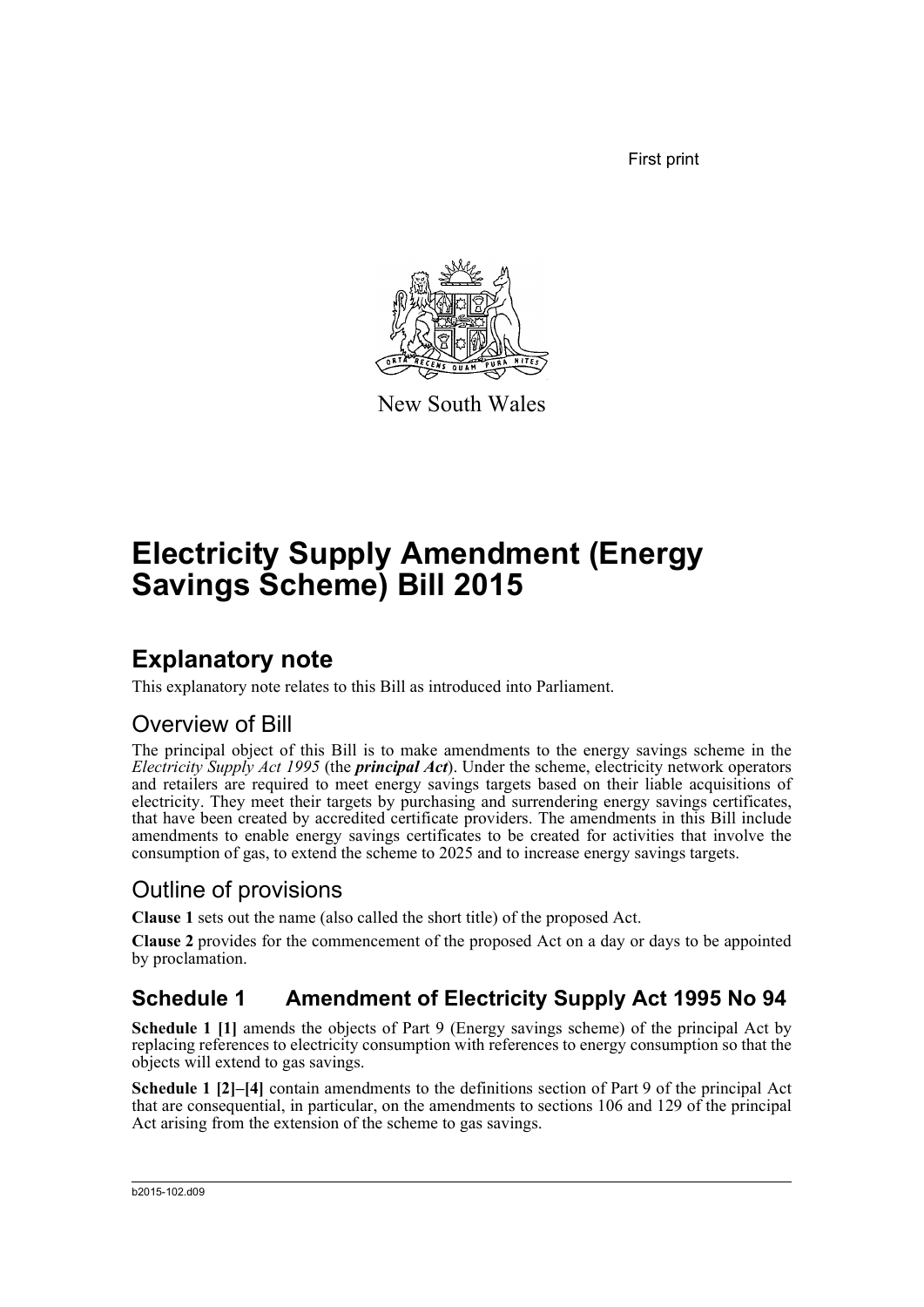**Schedule 1 [5]** amends section 105 of the principal Act which establishes criteria for a recommendation by the Minister for a change in an energy savings scheme target for a year or years. The amendment enables the regulations to establish thresholds for the forming of an opinion that a change is appropriate because of an under supply or over supply of energy savings certificates.

**Schedule 1 [6]–[9]** amend section 106 of the principal Act which establishes individual energy savings targets for scheme participants. Instead of the targets being expressed in tonnes of carbon dioxide equivalent of greenhouse gas emissions, the amendments provide that they are to be expressed in units referred to as notional megawatt hours. This is to accommodate the extension of the scheme to energy saving activities involving the consumption of gas. The note that is included makes it clear that the number of notional megawatt hours of individual energy savings targets of scheme participants will not be the same as the number of actual megawatt hours saved by end users as a result of energy saving activities for which energy savings certificates are created.

**Schedule 1 [10]** inserts a new subsection in section 107 of the principal Act to clarify that if a scheme participant purchases electricity from another scheme participant, the purchase is not a liable acquisition if the purchase of the electricity is, or the supply of the electricity is to be treated as, a liable acquisition for that other scheme participant or for a scheme participant who is further up the chain of supply of the electricity (that is, closer to the point of generation).

**Schedule 1 [11]** amends the note to section 110 of the principal Act so that it includes a reference to energy saving activities involving the consumption of gas.

**Schedule 1 [12] and [13]** are amendments that reflect that energy savings shortfalls (as well as targets) are to be expressed in notional megawatt hours.

**Schedule 1 [14]–[19]** amend sections 113 and 114 of the principal Act which relate to penalty rates. The amendments are consequential on the amendments that change the units in which energy savings targets and shortfalls are expressed to notional megawatt hours and on the amendments that simplify the scheme by omitting Schedule 5A. The methodology for adjusting the rates for movements in the Consumer Price Index for Sydney will continue to be dealt with in the regulations. As with the amendment to section 105 of the principal Act, the amendment in **Schedule 1 [18]** to section 114 of the principal Act enables the regulations to establish thresholds for the forming of an opinion by the Minister that a change to the base penalty rate is appropriate because of an under supply or over supply of energy savings certificates.

**Schedule 1 [20]** makes an amendment to section 116 of the principal Act that is consequential on the extension of the scheme to 2025 by the amendment to section 178 of the principal Act.

**Schedule 1 [21]** amends section 122 of the principal Act which deals with the mechanics of exemptions from the scheme for an industry or activity that is both emissions intensive and trade exposed and the mechanics of revocations of exemptions. Instead of an exemption or revocation taking effect at the beginning of the year after the order granting or revoking the exemption is made, the amendments provide that the exemption or revocation takes effect on publication of the order in the Gazette or on a later day specified in the order.

**Schedule 1 [22]** amends section 124 of the principal Act to prevent an energy savings certificate being surrendered by a scheme participant for the purposes of meeting its individual energy savings target or remedying a carried forward shortfall if it relates to energy saving activities outside New South Wales unless the activity occurred in a State or Territory for which there is an approved corresponding scheme and the Minister has approved the surrender in New South Wales of such certificates for those purposes.

**Schedule 1 [23]** makes an amendment to section 127 of the principal Act so that it includes references to energy saving activities involving the consumption of gas.

**Schedule 1 [24]** amends section 127 of the principal Act to require the approval of a corresponding scheme by the Minister to be by order published in the Gazette. This is designed to provide appropriate evidence of the approval.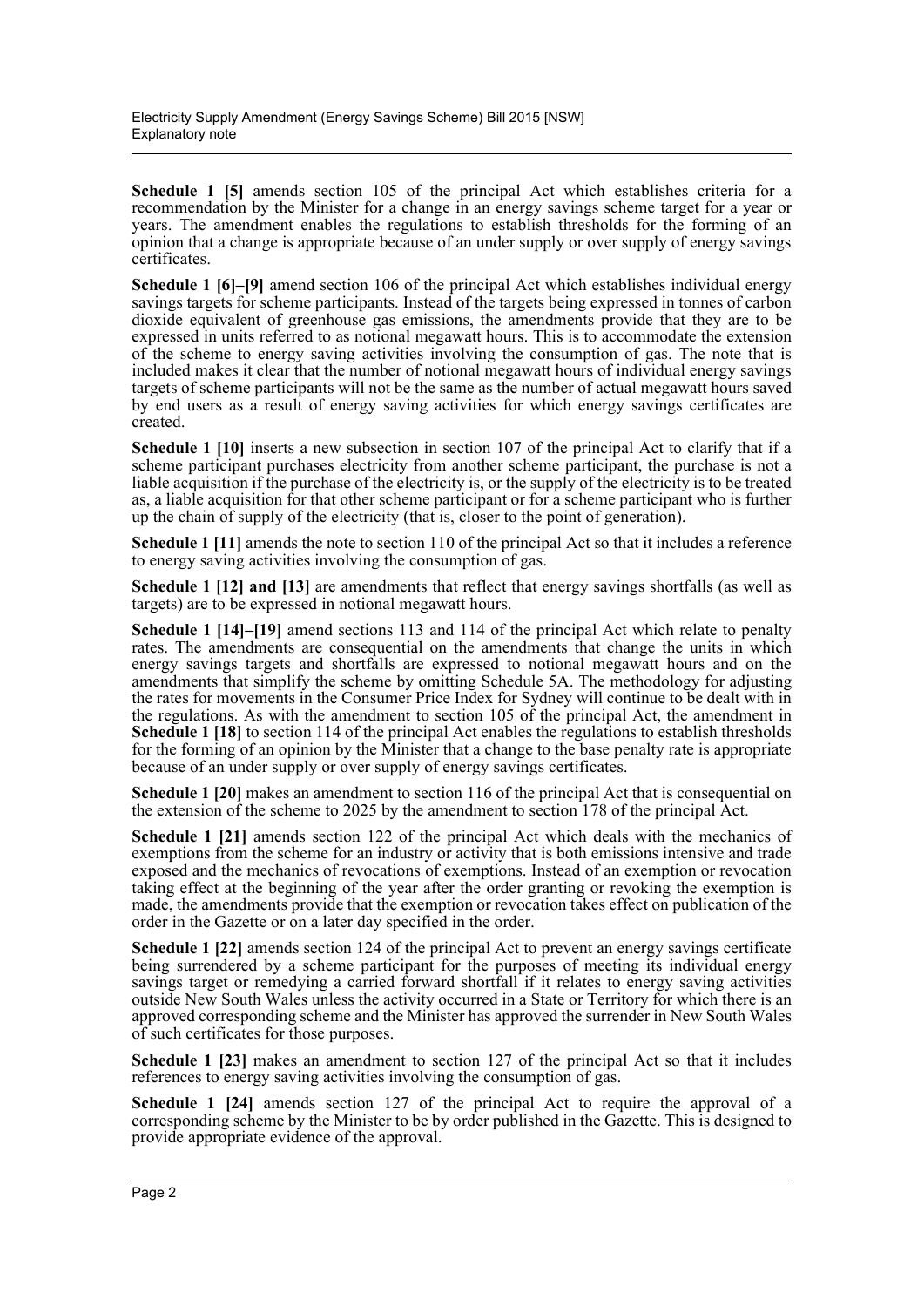**Schedule 1 [25]** makes an amendment to section 128 of the principal Act so that energy savings certificates will relate to energy savings expressed in notional megawatt hours.

**Schedule 1 [26]** replaces section 129 of the principal Act which sets out how energy savings attributable to recognised energy saving activities are to be calculated. The amendment contemplates certificate conversion factors for both electricity and gas and for the scheme rules to provide for the methodology for calculating the number of megawatt hours of energy savings arising from a recognised energy saving activity and for applying the certificate conversion factors.

**Schedule 1 [27]–[31]** amend section 130 of the principal Act to introduce a separate certificate conversion factor for gas, namely, 0.39, and by making amendments necessary to simplify the presentation of the scheme by omitting Schedule 5B.

**Schedule 1 [32]** makes an amendment to section 135 of the principal Act related to the expansion of energy saving activities to include activities involving the consumption of gas.

**Schedule 1 [33] and [34]** amend section 142 of the principal Act which sets out the circumstances in which the Scheme Administrator may require surrender of energy savings certificates. Instead of the person having to have been found guilty of certain offences, the amendment provides that surrender may be required if the Scheme Administrator is satisfied, on the balance of probabilities on the basis of an audit conducted under the principal Act or the regulations or of information otherwise obtained by the Administrator under the principal Act or the regulations, that the person is guilty of an offence.

**Schedule 1 [35] and [36]** amend section 143 of the principal Act which requires energy savings certificates to be registered. The amendments contemplate that the fee for an application for registration of a certificate set out in the regulations will be subject to CPI increases as set out in the regulations.

**Schedule 1 [37]** amends the functions of the Scheme Regulator set out in section 152 of the principal Act to include the function of providing advice to the Minister on request about the extent of any under supply or over supply of energy savings certificates that may be surrendered under Part 9 of the principal Act.

**Schedule 1 [38]** mirrors the amendment to the functions of the Scheme Regulator in the functions of the Scheme Administrator set out in section 154 of the principal Act.

**Schedule 1 [39]** amends section 163 of the principal Act which sets out matters that must be included on the register of energy savings certificates. The amendment requires that, for an activity that takes place outside New South Wales under an approved corresponding scheme, the register must include the State or Territory in which the activity occurred.

**Schedule 1 [40]** makes an amendment to section 167 (Scheme rules) of the principal Act consequential on the amendment to section 129 of the principal Act.

**Schedule 1 [41]–[44]** amend section 174 of the principal Act which sets out matters to be included in the Scheme Regulator's annual report. The amendments require further statistics and assessments to be included in the report relevant to the question of whether there is an under supply or over supply of energy savings certificates that may be surrendered and clarify that existing references to actual energy savings relate to savings realised by end users.

**Schedule 1 [45]** amends section 178 of the principal Act to extend the scheme from the end of 2020 to the end of 2025.

**Schedule 1 [46] and [47]** amend section 187 of the principal Act which allows for penalty notices. The current provision empowers an authorised officer or police officer to issue a penalty notice. However, an authorised officer under the principal Act is a person authorised by an electricity entity who is given certain powers such as the power to enter a property to read a meter. The amendment alters the reference in this provision to enforcement officer defined as an employee of a government sector agency (within the meaning of the *Government Sector Employment* Act 2013) authorised in writing by the Minister to act as an enforcement officer.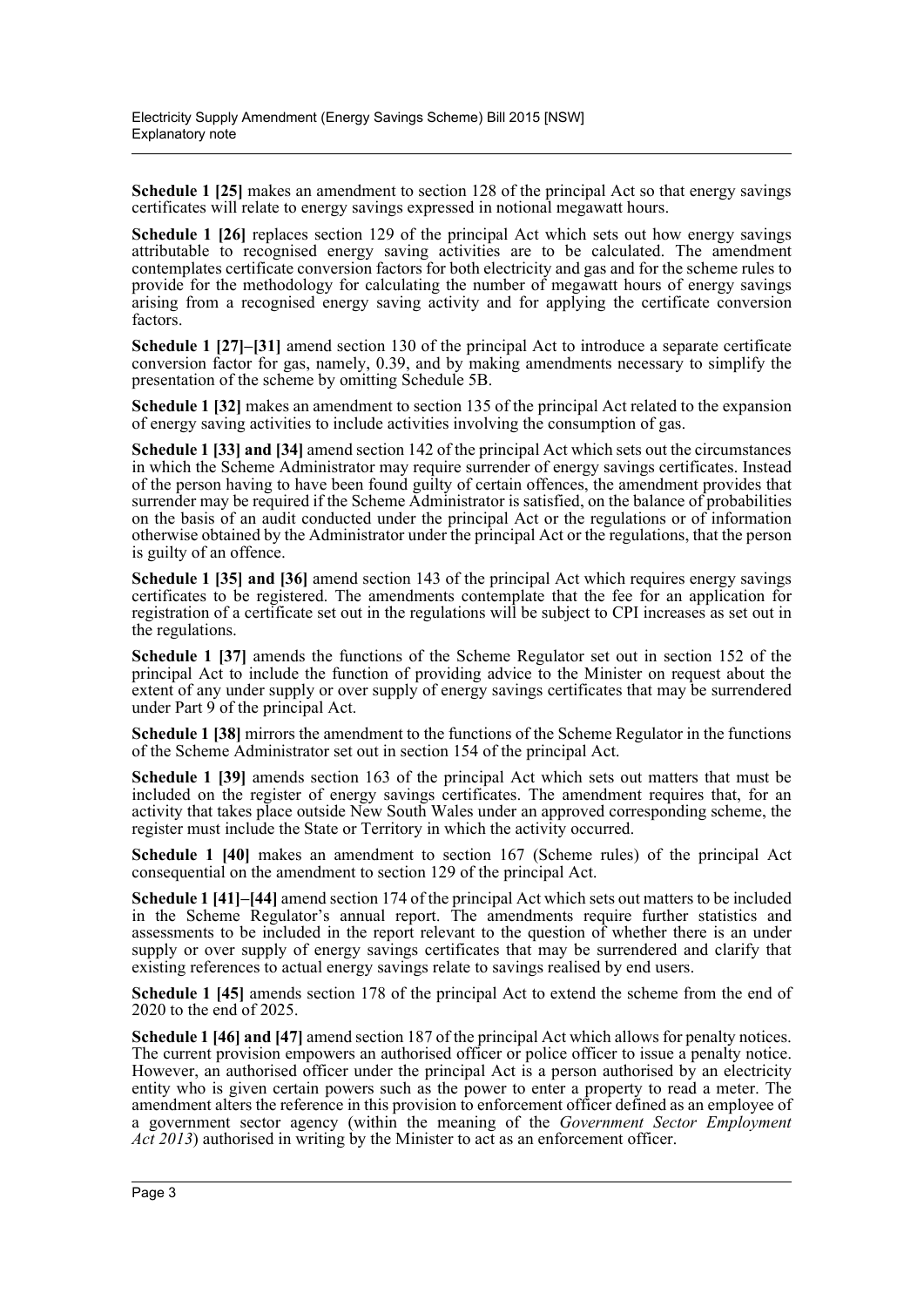**Schedule 1 [48]** increases the energy savings targets and energy conversion factors for 2016 to 2020 set out in Schedule 5 to the principal Act and adds targets and factors for 2021 to 2025.

**Schedule 1 [49]** omits Schedules 5A and 5B from the principal Act. The material contained in these Schedules is moved to the relevant provisions in the body of the principal Act for the purposes of simplifying the presentation of the scheme.

**Schedule 1 [50]** inserts a transitional provision into Schedule 6 to the principal Act relevant to converting energy savings certificates and energy savings shortfalls to notional megawatt hours. Other transitional provisions may be included in the regulations as provided for by clause 1 (1) of Schedule 6 to the principal Act.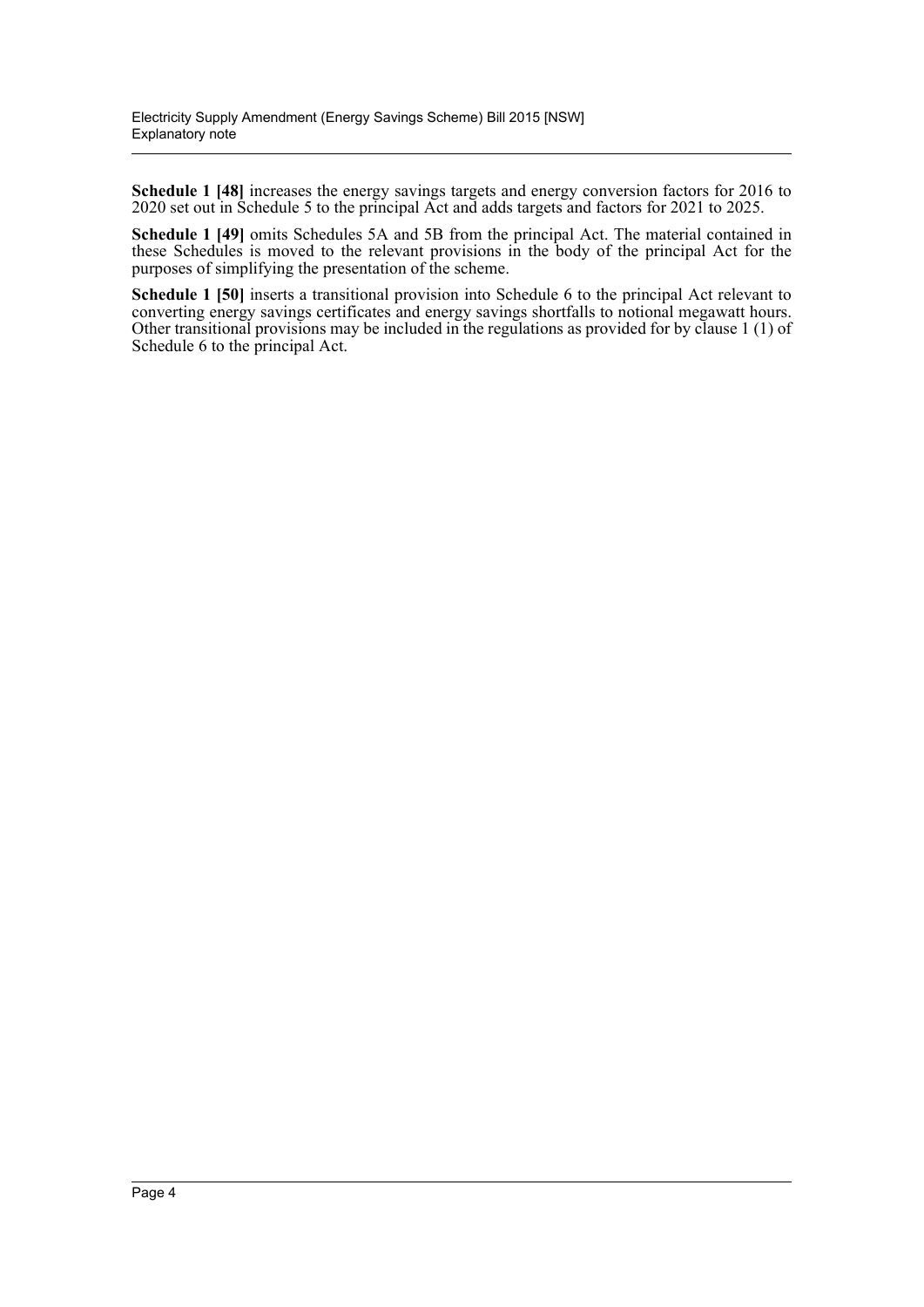First print



New South Wales

# **Electricity Supply Amendment (Energy Savings Scheme) Bill 2015**

### **Contents**

|    |                                                           | Page |
|----|-----------------------------------------------------------|------|
|    | Name of Act                                               | ົ    |
| 2. | Commencement                                              | ົ    |
|    | Schedule 1 Amendment of Electricity Supply Act 1995 No 94 | 3    |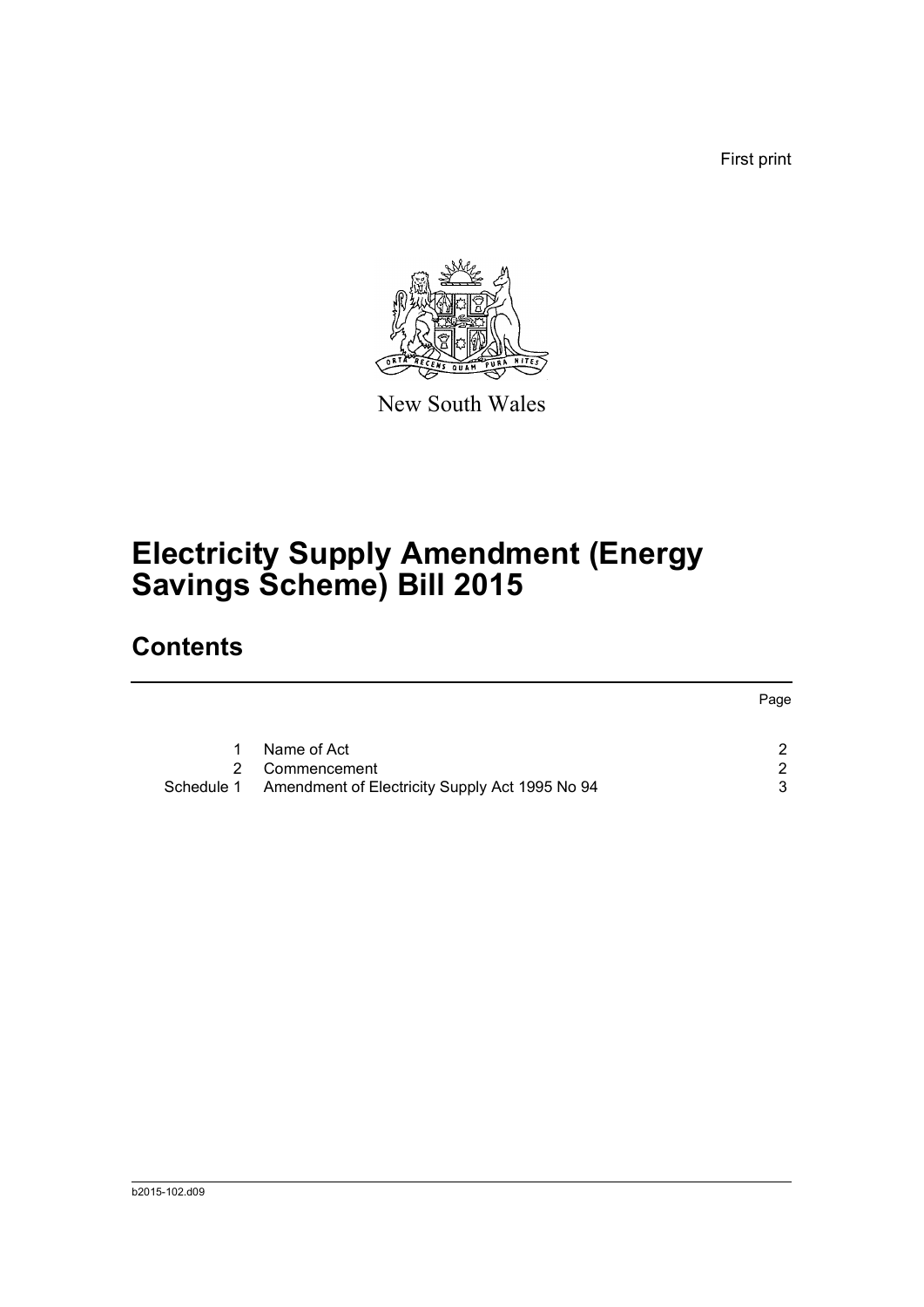

New South Wales

# **Electricity Supply Amendment (Energy Savings Scheme) Bill 2015**

No , 2015

#### **A Bill for**

An Act to amend the *Electricity Supply Act 1995* to make changes to the energy savings scheme; and for other purposes.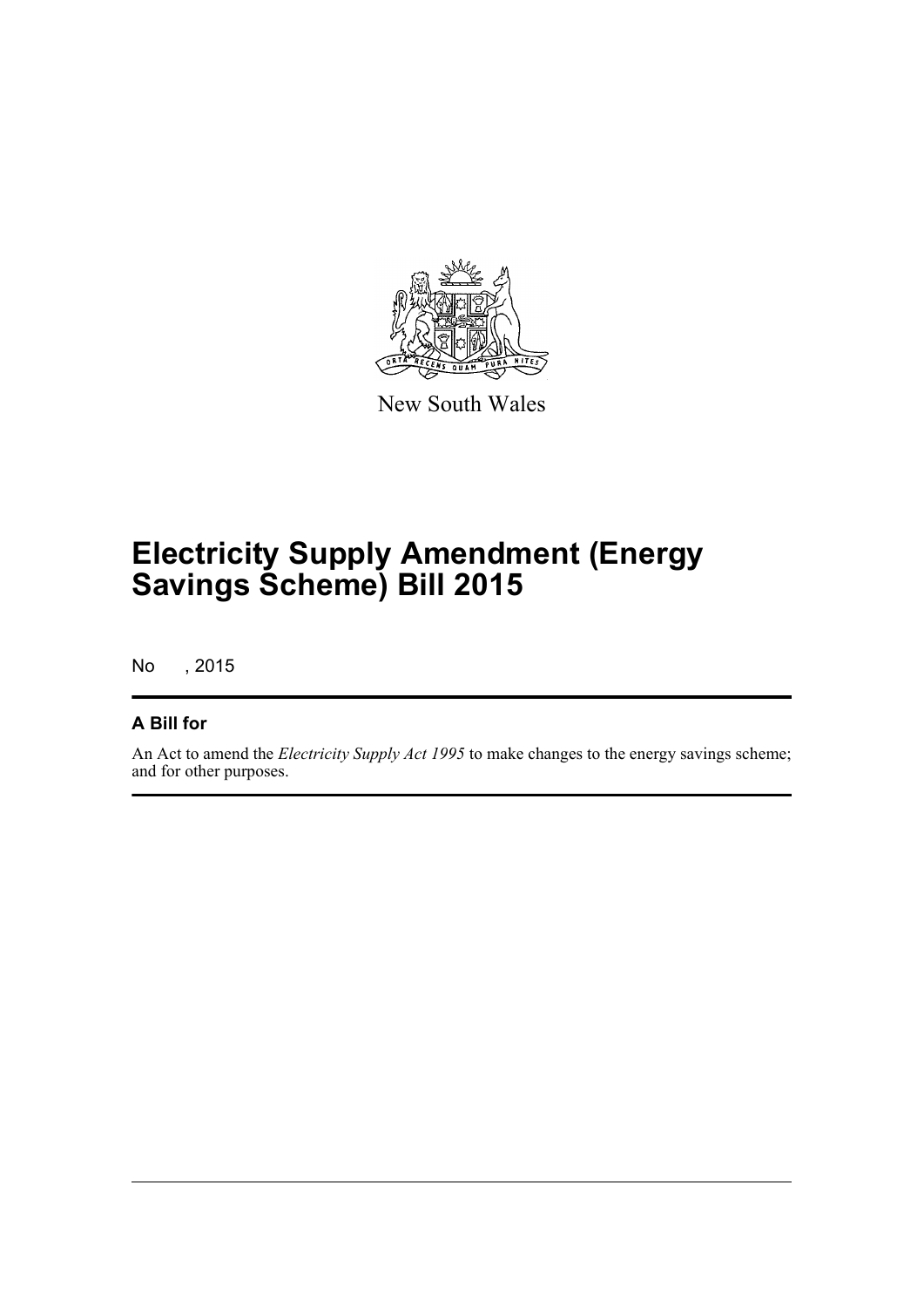<span id="page-6-1"></span><span id="page-6-0"></span>

| The Legislature of New South Wales enacts:                                                                    |                     |
|---------------------------------------------------------------------------------------------------------------|---------------------|
| Name of Act                                                                                                   | $\overline{2}$      |
| This Act is the <i>Electricity Supply Amendment (Energy Savings Scheme) Act 2015</i> .<br><b>Commencement</b> | 3<br>$\overline{4}$ |
| This Act commences on a day or days to be appointed by proclamation.                                          | 5                   |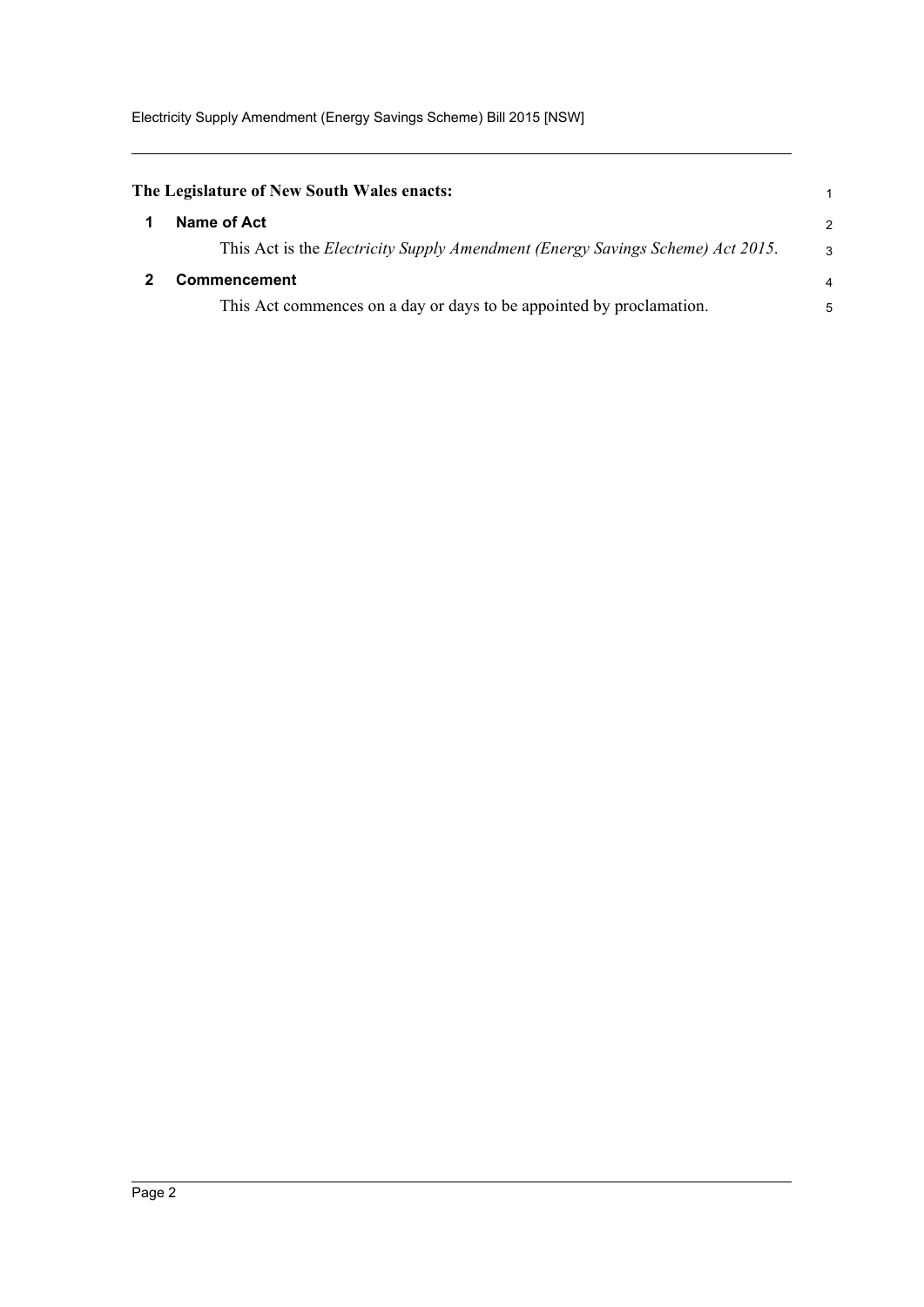<span id="page-7-0"></span>

|       | Schedule 1                        | <b>Amendment of Electricity Supply Act 1995 No 94</b>                                                                                                                                                                                              | $\mathbf{1}$         |  |  |  |  |
|-------|-----------------------------------|----------------------------------------------------------------------------------------------------------------------------------------------------------------------------------------------------------------------------------------------------|----------------------|--|--|--|--|
| [1]   | <b>Section 98 Objects of Part</b> |                                                                                                                                                                                                                                                    | $\overline{2}$       |  |  |  |  |
|       |                                   | Omit "electricity" wherever occurring in section 98 (1) and (2) (a). Insert instead "energy".                                                                                                                                                      | 3                    |  |  |  |  |
| [2]   | <b>Section 99 Definitions</b>     |                                                                                                                                                                                                                                                    | 4                    |  |  |  |  |
|       |                                   | Omit the definitions of <i>carbon dioxide equivalent</i> and <i>greenhouse gas</i> from section 99 (1).                                                                                                                                            | 5                    |  |  |  |  |
| [3]   |                                   | Section 99 (1), definition of "certificate conversion factor"                                                                                                                                                                                      | 6                    |  |  |  |  |
|       |                                   | Omit "factor". Insert instead "factors".                                                                                                                                                                                                           | 7                    |  |  |  |  |
| [4]   | <b>Section 99 (1)</b>             |                                                                                                                                                                                                                                                    | 8                    |  |  |  |  |
|       | Insert in alphabetical order:     |                                                                                                                                                                                                                                                    | 9                    |  |  |  |  |
|       |                                   | <i>notional megawatt hours</i> —see section 106 (1).                                                                                                                                                                                               | 10                   |  |  |  |  |
| [5]   | changed                           | Section 105 Conditions under which energy savings scheme targets may be                                                                                                                                                                            | 11<br>12             |  |  |  |  |
|       |                                   | Omit section 105 (b) and (c). Insert instead:                                                                                                                                                                                                      | 13                   |  |  |  |  |
|       | (b)                               | the change to the energy savings scheme target is appropriate because<br>of an under supply or over supply of energy savings certificates that<br>may be surrendered under this Part, as evidenced in the manner set out<br>in the regulations, or | 14<br>15<br>16<br>17 |  |  |  |  |
| [6]   |                                   | Section 106 Individual energy savings targets                                                                                                                                                                                                      | 18                   |  |  |  |  |
|       | section $106(1)$ .                | Omit "expressed in tonnes of carbon dioxide equivalent of greenhouse gas emissions" from                                                                                                                                                           | 19<br>20             |  |  |  |  |
|       |                                   | Insert instead "expressed in units referred to as <i>notional megawatt hours</i> ".                                                                                                                                                                | 21                   |  |  |  |  |
| $[7]$ | Section 106 (1) (a)               |                                                                                                                                                                                                                                                    | 22                   |  |  |  |  |
|       |                                   | Omit the paragraph. Insert instead:                                                                                                                                                                                                                | 23                   |  |  |  |  |
|       | (a)                               | Step 1                                                                                                                                                                                                                                             | 24                   |  |  |  |  |
|       |                                   | Multiply the total value of all liable acquisitions made by the scheme<br>participant during that year (expressed in megawatt hours) by the<br>energy savings scheme target for the year (the <i>megawatt hours target</i> ).                      | 25<br>26<br>27       |  |  |  |  |
| [8]   | <b>Section 106 (2)</b>            |                                                                                                                                                                                                                                                    | 28                   |  |  |  |  |
|       |                                   | Omit "tonne" wherever occurring. Insert instead "notional megawatt hour".                                                                                                                                                                          | 29                   |  |  |  |  |
| [9]   | Section 106, note                 |                                                                                                                                                                                                                                                    | 30                   |  |  |  |  |
|       |                                   | Omit the note. Insert instead:                                                                                                                                                                                                                     |                      |  |  |  |  |
|       |                                   | <b>Note.</b> For example, if a scheme participant has liable acquisitions in the year 2016 of<br>75,050 megawatt hours, to calculate the scheme participant's individual energy<br>savings target under subsection (1):                            | 32<br>33<br>34       |  |  |  |  |
|       | (a)                               | Step 1 requires the 75,050 megawatt hours to be multiplied by 0.07 (the energy<br>savings scheme target for 2016), resulting in a megawatt hours target of<br>5,253.5, and                                                                         | 35<br>36<br>37       |  |  |  |  |
|       | (b)                               | Step 2 requires the figure of 5,253.5 to be multiplied by 1.00 (the energy<br>conversion factor for 2016), resulting in an individual energy savings target of<br>5,253.5 notional megawatt hours.                                                 | 38<br>39<br>40       |  |  |  |  |
|       |                                   | The result is then rounded up to 5,254 in accordance with subsection (2).                                                                                                                                                                          | 41                   |  |  |  |  |
|       |                                   |                                                                                                                                                                                                                                                    |                      |  |  |  |  |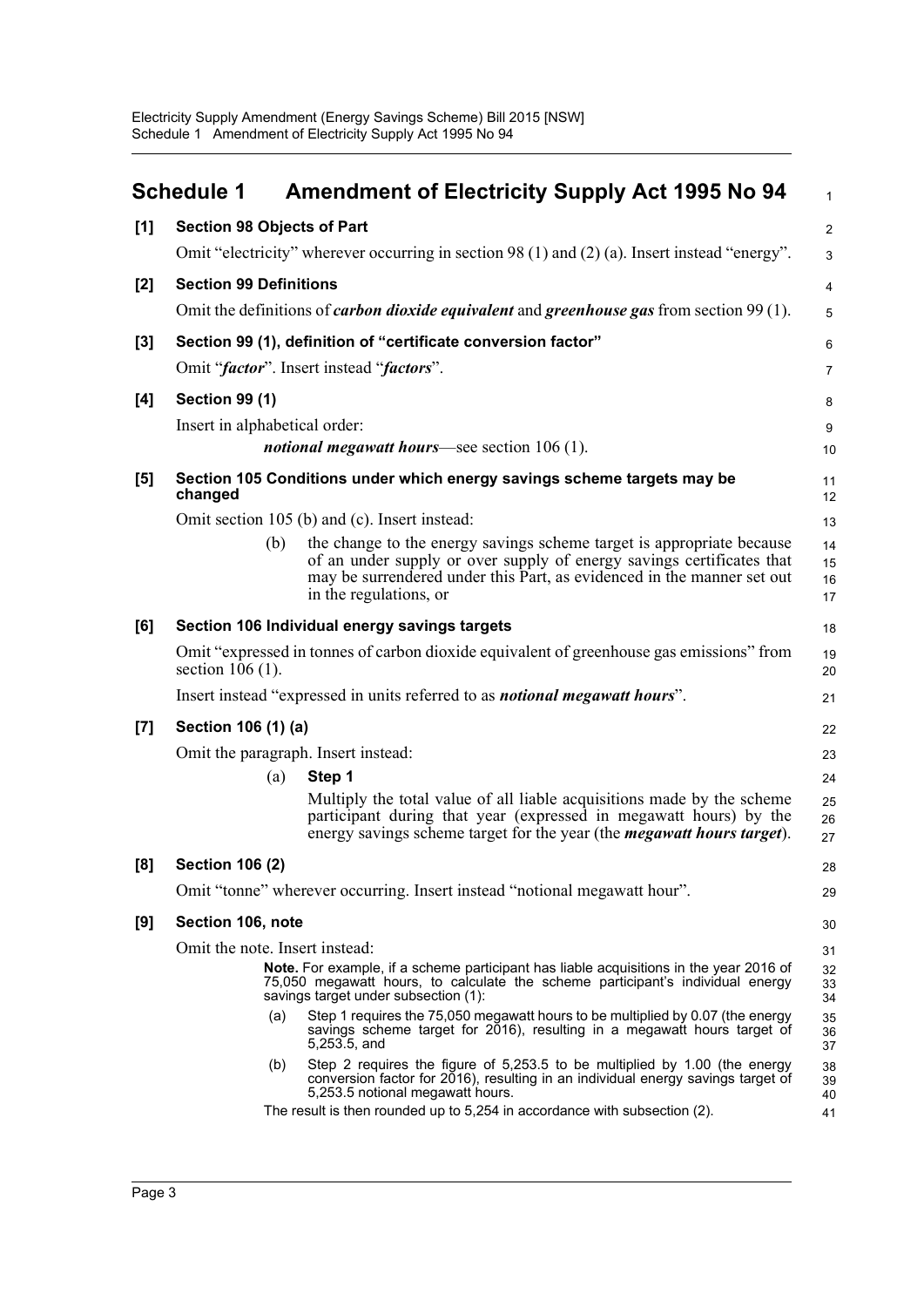|        |                     | The scheme participant has an individual energy savings target for the year 2016 of<br>5,254 notional megawatt hours.                                                                                                                                                                                                                                                                                                    | 1<br>$\overline{2}$                                              |
|--------|---------------------|--------------------------------------------------------------------------------------------------------------------------------------------------------------------------------------------------------------------------------------------------------------------------------------------------------------------------------------------------------------------------------------------------------------------------|------------------------------------------------------------------|
|        |                     | The scheme participant can meet this target by surrendering energy savings<br>certificates to the Scheme Regulator in accordance with this Part. Since each<br>certificate has a value of 1 notional megawatt hour (see section 128), the scheme<br>participant can meet this target by surrendering 5,254 certificates.                                                                                                 | $\mathsf 3$<br>$\overline{\mathbf{4}}$<br>$\mathbf 5$<br>$\,6\,$ |
|        |                     | Energy savings certificates may be created in respect of activities that involve the<br>consumption of electricity or gas or both electricity and gas. Certificate conversion<br>factors are applied to the actual energy savings of end users resulting from an energy<br>saving activity to produce energy savings expressed in notional megawatt hours for the<br>purposes of energy savings targets. See Division 7. | $\overline{7}$<br>$\bf 8$<br>9<br>10<br>11                       |
|        |                     | Consequently, the number of notional megawatt hours of individual energy savings<br>targets of scheme participants will not be the same as the number of actual megawatt<br>hours saved by end users as a result of energy saving activities for which energy<br>savings certificates are created.                                                                                                                       | 12<br>13<br>14<br>15                                             |
| [10]   |                     | <b>Section 107 Liable acquisitions</b>                                                                                                                                                                                                                                                                                                                                                                                   | 16                                                               |
|        |                     | Insert after section $107(2)$ :                                                                                                                                                                                                                                                                                                                                                                                          | 17                                                               |
|        | (2A)                | However, if a scheme participant purchases electricity from another scheme<br>participant, the purchase is not a liable acquisition if the purchase of the<br>electricity is, or the supply of the electricity is to be treated as, a liable<br>acquisition for that other scheme participant or for a scheme participant who<br>is further up the chain of supply of the electricity.                                   | 18<br>19<br>20<br>21<br>22                                       |
| [11]   |                     | Section 110 What are the energy savings attributable to a scheme participant?                                                                                                                                                                                                                                                                                                                                            | 23                                                               |
|        | section.            | Insert "or gas or both electricity and gas" after "electricity" in the note at the end of the                                                                                                                                                                                                                                                                                                                            | 24<br>25                                                         |
| [12]   | shortfalls          | Section 111 Failure to meet individual energy savings target-energy savings                                                                                                                                                                                                                                                                                                                                              | 26<br>27                                                         |
|        | section $111(2)$ .  | Omit "tonnes of carbon dioxide equivalent of greenhouse gas emissions" from                                                                                                                                                                                                                                                                                                                                              | 28<br>29                                                         |
|        |                     | Insert instead "notional megawatt hours".                                                                                                                                                                                                                                                                                                                                                                                | 30                                                               |
| [13]   |                     | <b>Section 113 Penalty rates</b>                                                                                                                                                                                                                                                                                                                                                                                         | 31                                                               |
|        | section $113(1)$ .  | Omit "tonne of carbon dioxide equivalent of greenhouse gas emissions" from                                                                                                                                                                                                                                                                                                                                               | 32<br>33                                                         |
|        |                     | Insert instead "notional megawatt hour".                                                                                                                                                                                                                                                                                                                                                                                 | 34                                                               |
| $[14]$ | Section 113 (2)-(7) |                                                                                                                                                                                                                                                                                                                                                                                                                          | 35                                                               |
|        |                     | Omit the subsections. Insert instead:                                                                                                                                                                                                                                                                                                                                                                                    | 36                                                               |
|        | (2)                 | Subject to section 114:                                                                                                                                                                                                                                                                                                                                                                                                  | 37                                                               |
|        |                     | the base penalty rate is as follows:<br>(a)                                                                                                                                                                                                                                                                                                                                                                              | 38                                                               |
|        |                     | for 2009 and 2010—\$24.50 per notional megawatt hour,<br>(i)                                                                                                                                                                                                                                                                                                                                                             | 39                                                               |
|        |                     | for each subsequent year—the base penalty rate for a previous<br>(ii)<br>year specified in the regulations and adjusted for movements in<br>the consumer price index in accordance with the regulations, and                                                                                                                                                                                                             | 40<br>41<br>42                                                   |
|        |                     | the penalty conversion factor for a year is 0.94.<br>(b)                                                                                                                                                                                                                                                                                                                                                                 | 43                                                               |
|        | (3)                 | The Scheme Regulator is to cause notice of the adjusted base penalty rate for<br>a year to be published on its website before the beginning of that year.                                                                                                                                                                                                                                                                | 44<br>45                                                         |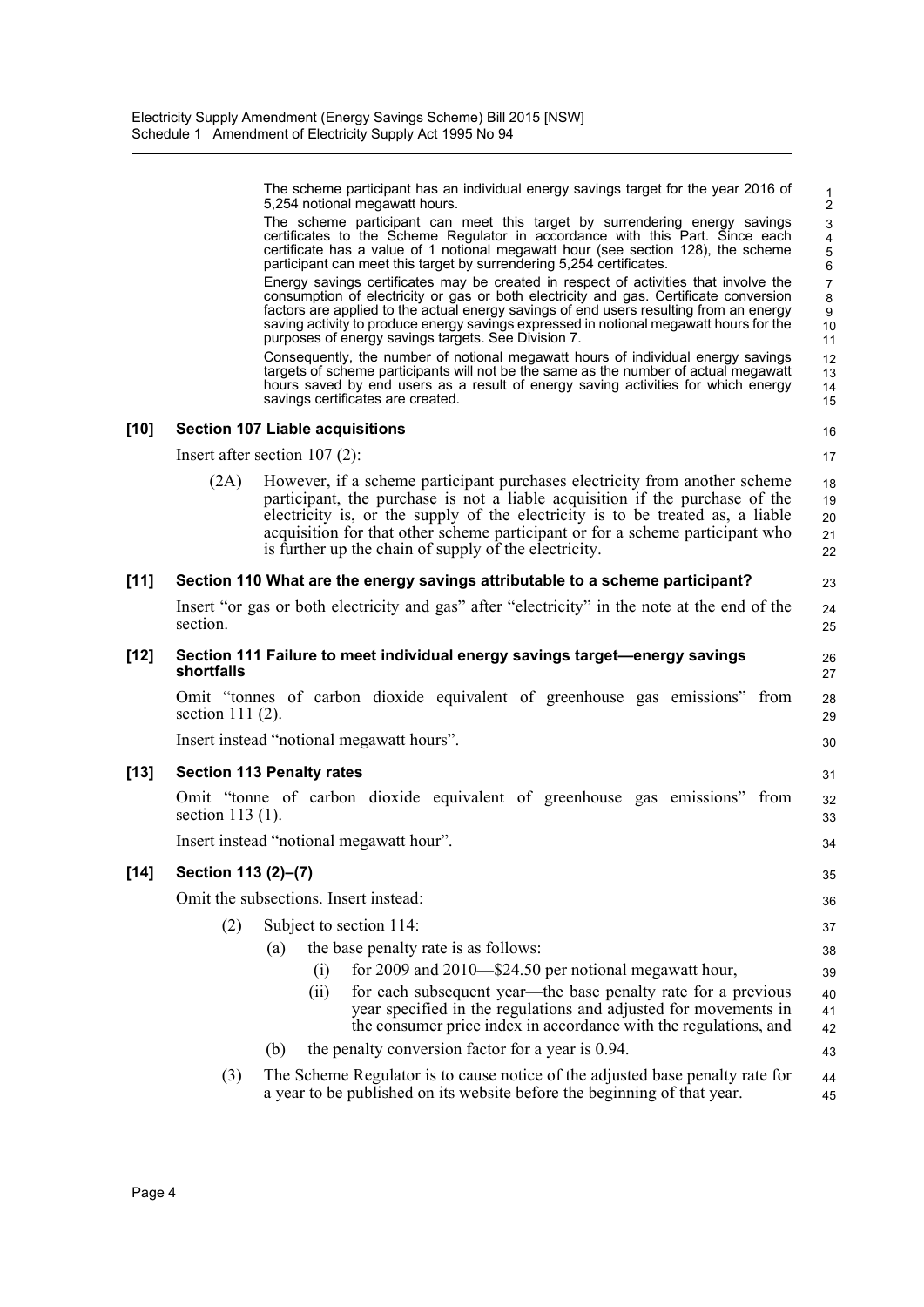| $[15]$ |                                                |                             | Section 114 Changes to base penalty rates and penalty conversion factors<br>Omit "amend Schedule 5A to" from section 114 (1).                                                                                                                                                                                                                                                                                  | $\mathbf{1}$<br>$\overline{2}$   |  |  |
|--------|------------------------------------------------|-----------------------------|----------------------------------------------------------------------------------------------------------------------------------------------------------------------------------------------------------------------------------------------------------------------------------------------------------------------------------------------------------------------------------------------------------------|----------------------------------|--|--|
|        |                                                |                             |                                                                                                                                                                                                                                                                                                                                                                                                                |                                  |  |  |
| $[16]$ | <b>Section 114 (2)</b><br>Omit the subsection. |                             |                                                                                                                                                                                                                                                                                                                                                                                                                | 3                                |  |  |
|        |                                                |                             |                                                                                                                                                                                                                                                                                                                                                                                                                | 4                                |  |  |
| $[17]$ | <b>Section 114 (4)</b>                         |                             |                                                                                                                                                                                                                                                                                                                                                                                                                | 5                                |  |  |
|        |                                                |                             | Omit "to amend Schedule 5A".                                                                                                                                                                                                                                                                                                                                                                                   | 6                                |  |  |
| $[18]$ |                                                | Section 114 (4) (b) and (c) |                                                                                                                                                                                                                                                                                                                                                                                                                |                                  |  |  |
|        |                                                |                             | Omit the paragraphs. Insert instead:                                                                                                                                                                                                                                                                                                                                                                           | 8                                |  |  |
|        |                                                | (b)                         | the change to the base penalty rate is appropriate because of an under<br>supply or over supply of energy savings certificates that may be<br>surrendered under this Part, as evidenced in the manner set out in the<br>regulations, or                                                                                                                                                                        | 9<br>10<br>11<br>12              |  |  |
| $[19]$ | Section 114 (6), note                          |                             |                                                                                                                                                                                                                                                                                                                                                                                                                | 13                               |  |  |
|        | Omit the note.                                 |                             |                                                                                                                                                                                                                                                                                                                                                                                                                | 14                               |  |  |
| $[20]$ |                                                |                             | Section 116 Energy savings shortfalls may be carried forward                                                                                                                                                                                                                                                                                                                                                   | 15                               |  |  |
|        |                                                |                             | Omit "2020" wherever occurring in section 116 (6) (including the note).                                                                                                                                                                                                                                                                                                                                        | 16                               |  |  |
|        | Insert instead "2025".                         |                             |                                                                                                                                                                                                                                                                                                                                                                                                                | 17                               |  |  |
| $[21]$ |                                                |                             | Section 122 General provisions with respect to exemptions                                                                                                                                                                                                                                                                                                                                                      | 18                               |  |  |
|        |                                                |                             | Omit section $122 (1)–(3)$ . Insert instead:                                                                                                                                                                                                                                                                                                                                                                   | 19                               |  |  |
|        | (1)                                            | day.                        | An exemption takes effect on the day the order granting the exemption is<br>published in the Gazette or, if a later day is specified in the order, on that later                                                                                                                                                                                                                                               | 20<br>21<br>22                   |  |  |
|        | (2)                                            | Gazette.                    | An exemption may be revoked by order of the Minister published in the                                                                                                                                                                                                                                                                                                                                          | 23<br>24                         |  |  |
|        | (3)                                            |                             | If an exemption is revoked, the revocation takes effect on the day the order<br>revoking the exemption is published in the Gazette or, if a later day is specified<br>in the order, on that later day.                                                                                                                                                                                                         | 25<br>26<br>27                   |  |  |
| $[22]$ |                                                |                             | Section 124 Restrictions on surrender of energy savings certificates                                                                                                                                                                                                                                                                                                                                           | 28                               |  |  |
|        |                                                |                             | Insert at the end of section $124 (1) (c)$ :                                                                                                                                                                                                                                                                                                                                                                   | 29                               |  |  |
|        |                                                |                             | , and                                                                                                                                                                                                                                                                                                                                                                                                          | 30                               |  |  |
|        |                                                | (d)                         | in the case of a certificate that relates to an energy saving activity that<br>occurred in a State or Territory for which there is an approved<br>corresponding scheme under section 127—the Minister has, by the<br>order approving the corresponding scheme or by a subsequent order<br>published in the Gazette, approved the surrender of such certificates by<br>a scheme participant for those purposes. | 31<br>32<br>33<br>34<br>35<br>36 |  |  |
| $[23]$ |                                                |                             | Section 127 Activities in respect of which energy savings certificates may be created                                                                                                                                                                                                                                                                                                                          | 37                               |  |  |
|        |                                                |                             | Insert "or gas" after "electricity" wherever occurring.                                                                                                                                                                                                                                                                                                                                                        | 38                               |  |  |
| $[24]$ | <b>Section 127 (3)</b>                         |                             |                                                                                                                                                                                                                                                                                                                                                                                                                | 39                               |  |  |
|        |                                                |                             | Omit "in writing". Insert instead "published in the Gazette".                                                                                                                                                                                                                                                                                                                                                  | 40                               |  |  |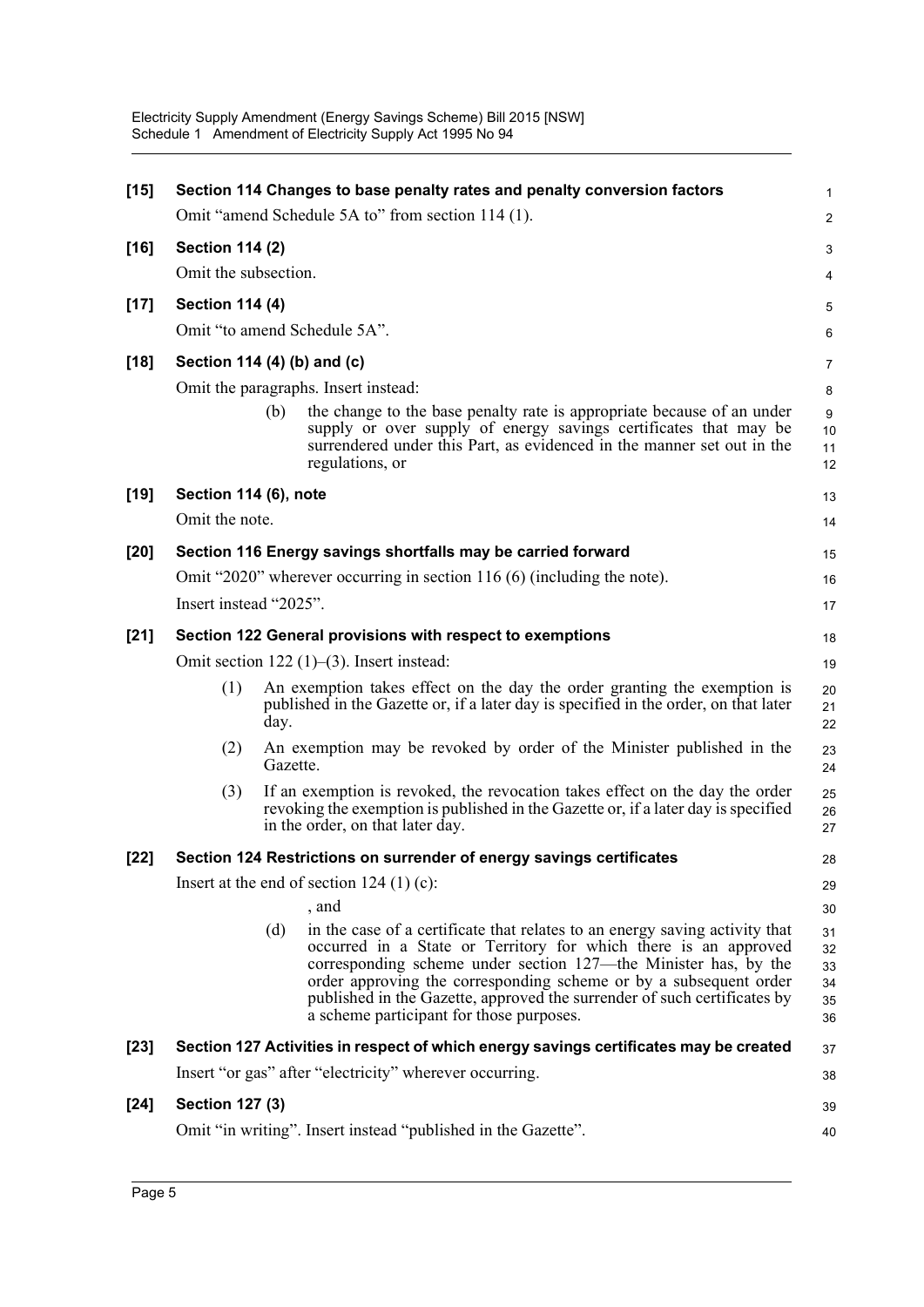| $[25]$ | Section 128 Energy savings represented by certificates |                        |                                                                                                                                                                                                                                                                                                                                                                                     |                               |
|--------|--------------------------------------------------------|------------------------|-------------------------------------------------------------------------------------------------------------------------------------------------------------------------------------------------------------------------------------------------------------------------------------------------------------------------------------------------------------------------------------|-------------------------------|
|        | occurring.                                             |                        | Omit "tonne of carbon dioxide equivalent of greenhouse gas emissions" wherever                                                                                                                                                                                                                                                                                                      | $\overline{2}$<br>$\mathsf 3$ |
|        |                                                        |                        | Insert instead "notional megawatt hour".                                                                                                                                                                                                                                                                                                                                            | 4                             |
| $[26]$ |                                                        | <b>Section 129</b>     |                                                                                                                                                                                                                                                                                                                                                                                     | 5                             |
|        | Omit the section. Insert instead:                      |                        |                                                                                                                                                                                                                                                                                                                                                                                     |                               |
|        | 129                                                    | activities             | Calculation of energy savings attributable to recognised energy saving                                                                                                                                                                                                                                                                                                              | 7<br>8                        |
|        |                                                        | (1)                    | The number of notional megawatt hours attributable to energy savings arising<br>from a recognised energy savings activity is to be calculated by applying the<br>certificate conversion factor or factors for the year in which the energy savings<br>for which the certificate is created occurred to the number of megawatt hours<br>of energy savings arising from the activity. | 9<br>10<br>11<br>12<br>13     |
|        |                                                        | (2)                    | Depending on the nature of the energy saving activity and the scheme rules,<br>the calculation may require the application of the certificate conversion factor<br>for electricity or the certificate conversion factor for gas or both the certificate<br>conversion factor for electricity and the certificate conversion factor for gas.                                         | 14<br>15<br>16<br>17          |
|        |                                                        | (3)                    | The scheme rules may provide for the methodology for calculating the number<br>of megawatt hours of energy savings arising from a recognised energy saving<br>activity and for applying the certificate conversion factors.                                                                                                                                                         | 18<br>19<br>20                |
| $[27]$ |                                                        |                        | Section 130 Certificate conversion factor                                                                                                                                                                                                                                                                                                                                           | 21                            |
|        |                                                        |                        | Omit section 130 (1). Insert instead:                                                                                                                                                                                                                                                                                                                                               | 22                            |
|        |                                                        | (1)                    | Subject to this section, the certificate conversion factors for a year are as<br>follows:                                                                                                                                                                                                                                                                                           | 23<br>24                      |
|        |                                                        |                        | for electricity— $1.06$ ,<br>(a)                                                                                                                                                                                                                                                                                                                                                    | 25                            |
|        |                                                        |                        | for gas $-0.39$ .<br>(b)                                                                                                                                                                                                                                                                                                                                                            | 26                            |
| $[28]$ |                                                        | <b>Section 130 (2)</b> |                                                                                                                                                                                                                                                                                                                                                                                     | 27                            |
|        |                                                        |                        | Omit the subsection.                                                                                                                                                                                                                                                                                                                                                                | 28                            |
| $[29]$ | <b>Section 130 (3)</b>                                 |                        |                                                                                                                                                                                                                                                                                                                                                                                     |                               |
|        |                                                        |                        | Omit "amend Schedule 5B to change the". Insert instead "change a".                                                                                                                                                                                                                                                                                                                  | 30                            |
| $[30]$ |                                                        | <b>Section 130 (4)</b> |                                                                                                                                                                                                                                                                                                                                                                                     | 31                            |
|        |                                                        |                        | Omit the subsection.                                                                                                                                                                                                                                                                                                                                                                | 32                            |
| $[31]$ |                                                        | <b>Section 130 (5)</b> |                                                                                                                                                                                                                                                                                                                                                                                     | 33                            |
|        |                                                        |                        | Omit "the certificate". Insert instead "a certificate".                                                                                                                                                                                                                                                                                                                             | 34                            |
| $[32]$ |                                                        |                        | <b>Section 135 Eligibility for accreditation</b>                                                                                                                                                                                                                                                                                                                                    | 35                            |
|        |                                                        |                        | Insert "or gas" after "electricity" in section 135 (2).                                                                                                                                                                                                                                                                                                                             | 36                            |
| $[33]$ |                                                        |                        | Section 142 Scheme Administrator may require surrender of certificates                                                                                                                                                                                                                                                                                                              | 37                            |
|        |                                                        |                        | Omit section 142 (2). Insert instead:                                                                                                                                                                                                                                                                                                                                               | 38                            |
|        |                                                        | (2)                    | An order may be made against a person under this section only if the Scheme<br>Administrator is satisfied (on the balance of probabilities on the basis of an                                                                                                                                                                                                                       | 39<br>40                      |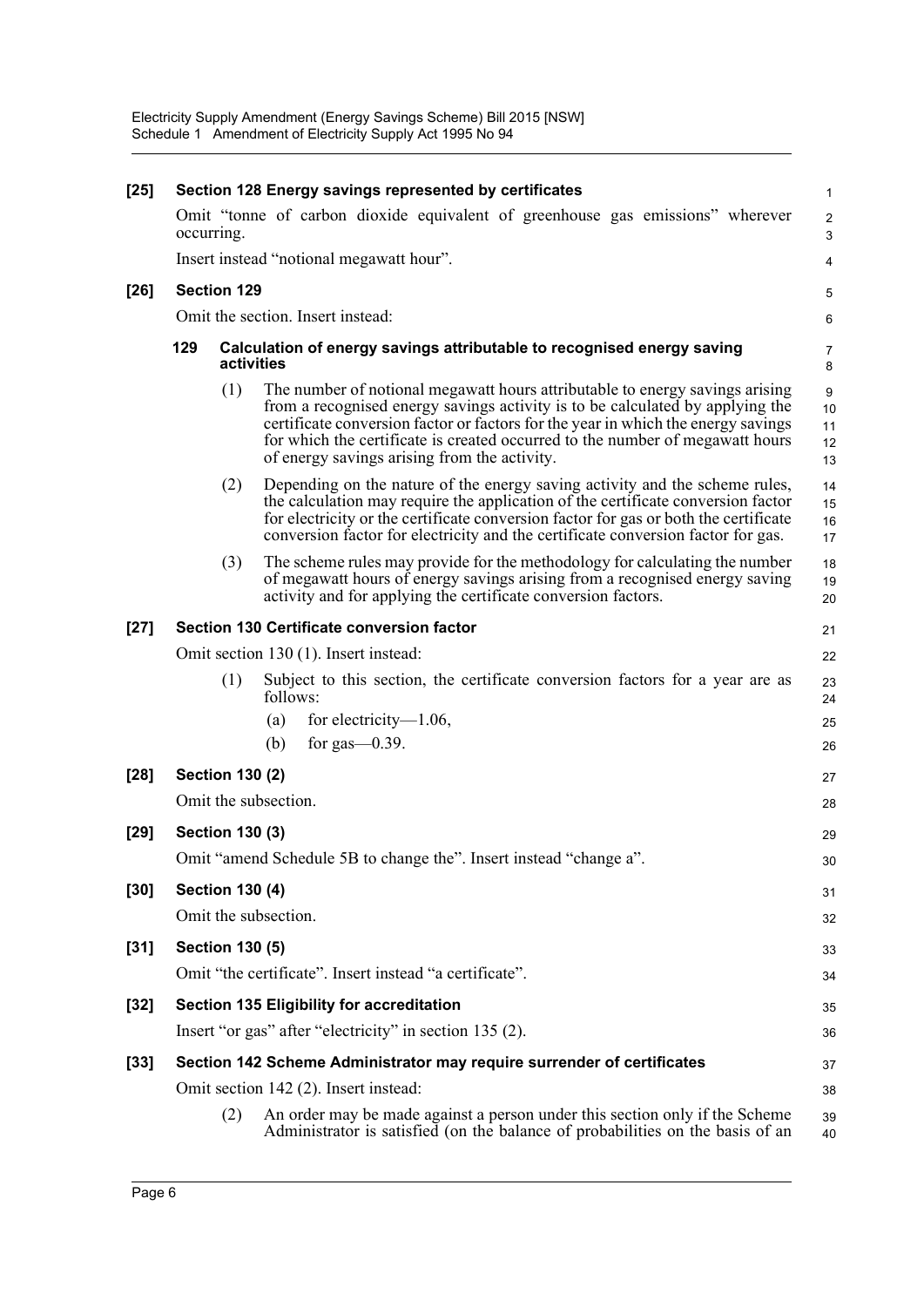|        |                                                      |      | audit conducted under this Act or the regulations or of information otherwise<br>obtained by the Administrator under this Act or the regulations) that:                                                                                                                             | $\mathbf{1}$<br>2        |  |  |
|--------|------------------------------------------------------|------|-------------------------------------------------------------------------------------------------------------------------------------------------------------------------------------------------------------------------------------------------------------------------------------|--------------------------|--|--|
|        |                                                      | (a)  | the person is guilty of an offence involving the improper creation of<br>energy savings certificates (that is, an offence under section 133), or                                                                                                                                    | 3<br>4                   |  |  |
|        |                                                      | (b)  | the person is guilty of an offence of contravening a condition of the<br>person's accreditation as a certificate provider (that is, an offence under<br>section 138).                                                                                                               | 5<br>6<br>$\overline{7}$ |  |  |
| $[34]$ | <b>Section 142 (3)</b>                               |      |                                                                                                                                                                                                                                                                                     | 8                        |  |  |
|        |                                                      |      | Omit "found guilty of an offence". Insert instead "on grounds".                                                                                                                                                                                                                     | 9                        |  |  |
| $[35]$ |                                                      |      | Section 143 Creation of certificate must be registered                                                                                                                                                                                                                              | 10                       |  |  |
|        |                                                      |      | Insert "(adjusted for movements in the consumer price index for each year in accordance<br>with the regulations)" after "fee" in section 143 $(6)$ .                                                                                                                                | 11<br>12                 |  |  |
| $[36]$ | <b>Section 143 (7)</b>                               |      |                                                                                                                                                                                                                                                                                     | 13                       |  |  |
|        | Insert after section 143 $(6)$ :                     |      |                                                                                                                                                                                                                                                                                     | 14                       |  |  |
|        | (7)                                                  |      | The Scheme Regulator is to cause notice of any adjusted application fee to be<br>published on its website before the beginning of the year to which the<br>application fee applies.                                                                                                 | 15<br>16<br>17           |  |  |
| $[37]$ |                                                      |      | <b>Section 152 Functions of Scheme Regulator</b>                                                                                                                                                                                                                                    | 18                       |  |  |
|        | Insert after section 152 $(1)$ (d):<br>19            |      |                                                                                                                                                                                                                                                                                     |                          |  |  |
|        |                                                      | (d1) | to provide advice to the Minister on request about the extent of any<br>under supply or over supply of energy savings certificates that may be<br>surrendered under this Part,                                                                                                      | 20<br>21<br>22           |  |  |
| $[38]$ |                                                      |      | <b>Section 154 Functions of Scheme Administrator</b>                                                                                                                                                                                                                                | 23                       |  |  |
|        |                                                      |      | Insert after section $154$ (1) (c):                                                                                                                                                                                                                                                 | 24                       |  |  |
|        |                                                      | (c1) | to provide advice to the Minister on request about the extent of any<br>under supply or over supply of energy savings certificates that may be<br>surrendered under this Part,                                                                                                      | 25<br>26<br>27           |  |  |
| $[39]$ |                                                      |      | Section 163 Register of energy savings certificates                                                                                                                                                                                                                                 | 28                       |  |  |
|        |                                                      |      | Insert after section $163$ (1) (b):                                                                                                                                                                                                                                                 | 29                       |  |  |
|        |                                                      | (b1) | if the Minister has approved a corresponding scheme for a State or<br>Territory for the purposes of section 127 and the energy saving activity<br>to which the certificate relates occurred in such a State or Territory—<br>the State or Territory in which the activity occurred, | 30<br>31<br>32<br>33     |  |  |
| [40]   | <b>Section 167 Scheme rules</b>                      |      |                                                                                                                                                                                                                                                                                     |                          |  |  |
|        | of the note to section 167 $(1)$ .                   |      | Insert "and for applying the certificate conversion factors" after "activity" in paragraph (b)                                                                                                                                                                                      | 35<br>36                 |  |  |
| $[41]$ | <b>Section 174 Annual report by Scheme Regulator</b> |      |                                                                                                                                                                                                                                                                                     |                          |  |  |
|        |                                                      |      | Insert after section $174(2)(c)$ :                                                                                                                                                                                                                                                  | 38                       |  |  |
|        |                                                      | (c1) | the total number of energy savings certificates created in previous years<br>and not surrendered under this Part before the beginning of the year to<br>which the report relates,                                                                                                   | 39<br>40<br>41           |  |  |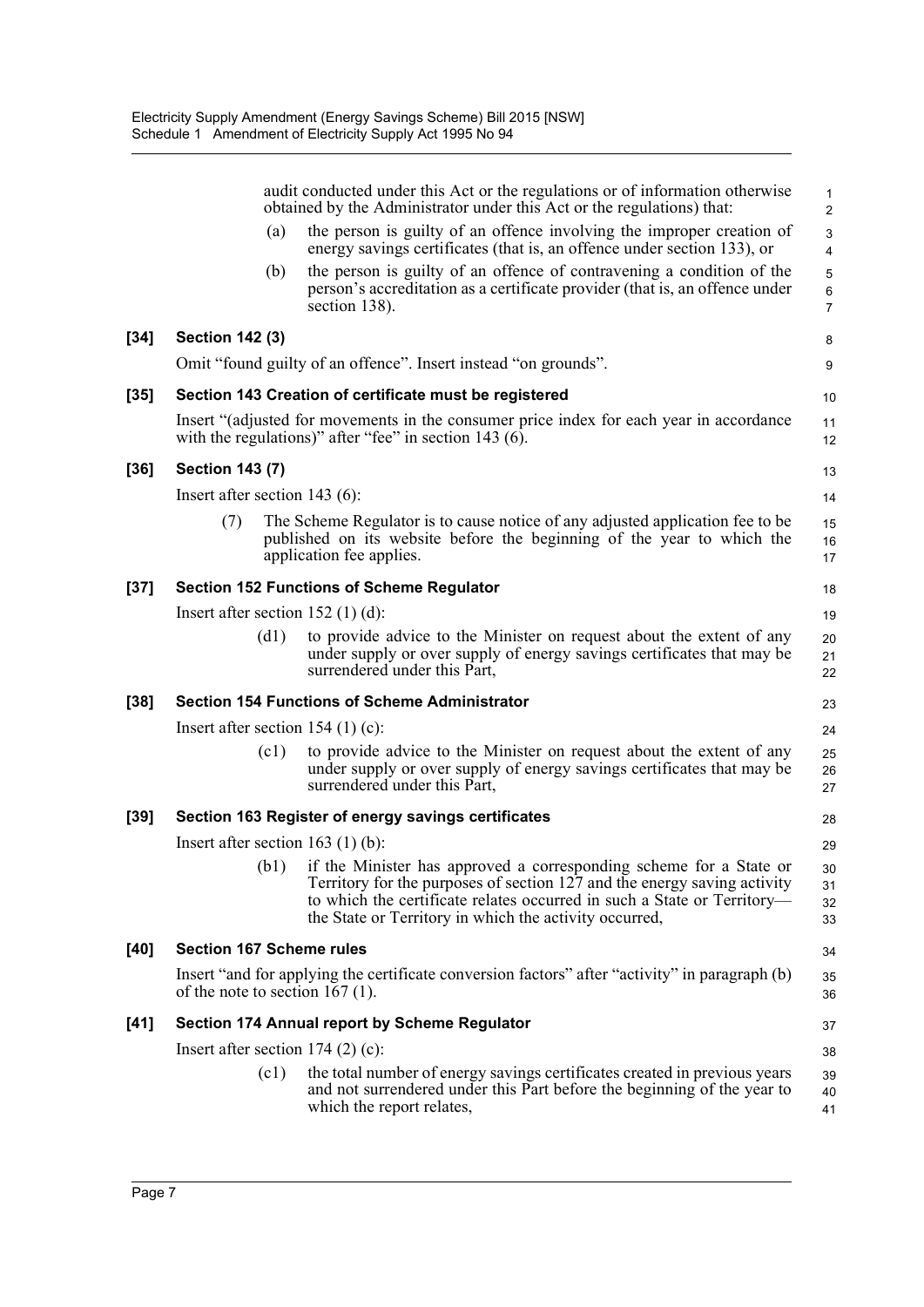|        |                                                                     | (c2) | to which the report relates,                                    | an assessment of the extent of any under supply or over supply of energy<br>savings certificates that may be surrendered under this Part in the year                                                                                                                                                                   | $\mathbf{1}$<br>$\overline{2}$<br>3 |
|--------|---------------------------------------------------------------------|------|-----------------------------------------------------------------|------------------------------------------------------------------------------------------------------------------------------------------------------------------------------------------------------------------------------------------------------------------------------------------------------------------------|-------------------------------------|
| $[42]$ | Section 174 (2) (d)                                                 |      |                                                                 |                                                                                                                                                                                                                                                                                                                        | 4                                   |
|        |                                                                     |      | Omit "actual energy savings that have been realised".           |                                                                                                                                                                                                                                                                                                                        | 5                                   |
|        |                                                                     |      |                                                                 | Insert instead "actual electricity and gas savings that have been realised by end users".                                                                                                                                                                                                                              | 6                                   |
| $[43]$ | Section 174 (2) (e)                                                 |      |                                                                 |                                                                                                                                                                                                                                                                                                                        | 7                                   |
|        |                                                                     |      | Omit "actual energy savings that will be realised".             |                                                                                                                                                                                                                                                                                                                        | 8                                   |
|        |                                                                     |      |                                                                 | Insert instead "actual electricity and gas savings that will be realised by end users".                                                                                                                                                                                                                                | 9                                   |
| $[44]$ | <b>Section 174 (2A)</b>                                             |      |                                                                 |                                                                                                                                                                                                                                                                                                                        | 10                                  |
|        | Insert after section 174 (2):                                       |      |                                                                 |                                                                                                                                                                                                                                                                                                                        | 11                                  |
|        | (2A)                                                                |      |                                                                 | For the purposes of subsection $(2)$ , any energy savings certificates created<br>under an approved corresponding scheme that are not able to be surrendered<br>by a scheme participant for the purpose of meeting its annual energy savings<br>target or remedying a carried forward shortfall are to be disregarded. | 12<br>13<br>14<br>15                |
| $[45]$ |                                                                     |      | Section 178 Automatic termination of scheme at end of year 2025 |                                                                                                                                                                                                                                                                                                                        | 16                                  |
|        |                                                                     |      | Omit "2020" wherever occurring. Insert instead "2025".          |                                                                                                                                                                                                                                                                                                                        | 17                                  |
| $[46]$ |                                                                     |      | Section 187 Penalty notices for certain offences                |                                                                                                                                                                                                                                                                                                                        | 18                                  |
|        |                                                                     |      |                                                                 | Omit "authorised officer" from section 187 (1). Insert instead "enforcement officer".                                                                                                                                                                                                                                  | 19                                  |
| $[47]$ | <b>Section 187 (9)</b>                                              |      |                                                                 |                                                                                                                                                                                                                                                                                                                        | 20                                  |
|        | Insert after section $187(8)$ :                                     |      |                                                                 |                                                                                                                                                                                                                                                                                                                        | 21                                  |
|        | (9)                                                                 |      | officer for the purposes of this section.                       | In this section, <i>enforcement officer</i> means an employee of a government<br>sector agency (within the meaning of the Government Sector Employment<br>Act 2013) authorised in writing by the Minister to act as an enforcement                                                                                     | 22<br>23<br>24<br>25                |
| $[48]$ |                                                                     |      |                                                                 | Schedule 5 Energy savings scheme—targets and energy conversion factors                                                                                                                                                                                                                                                 | 26                                  |
|        | Omit the matter relating to the years 2016 to 2020. Insert instead: |      |                                                                 |                                                                                                                                                                                                                                                                                                                        |                                     |
|        |                                                                     |      |                                                                 |                                                                                                                                                                                                                                                                                                                        | 28                                  |
|        | 2016                                                                |      | 0.070                                                           | 1.00                                                                                                                                                                                                                                                                                                                   |                                     |
|        | 2017                                                                |      | 0.075                                                           | 1.00                                                                                                                                                                                                                                                                                                                   |                                     |
|        | 2018                                                                |      | 0.080                                                           | 1.00                                                                                                                                                                                                                                                                                                                   |                                     |
|        | 2019                                                                |      | 0.085                                                           | 1.00                                                                                                                                                                                                                                                                                                                   |                                     |
|        | 2020<br>2021                                                        |      | 0.085<br>0.085                                                  | 1.00<br>1.00                                                                                                                                                                                                                                                                                                           |                                     |
|        | 2022                                                                |      | 0.085                                                           | 1.00                                                                                                                                                                                                                                                                                                                   |                                     |
|        | 2023                                                                |      | 0.085                                                           | $1.00\,$                                                                                                                                                                                                                                                                                                               |                                     |
|        |                                                                     |      |                                                                 |                                                                                                                                                                                                                                                                                                                        |                                     |

2024 0.085 1.00 2025 0.085 1.00